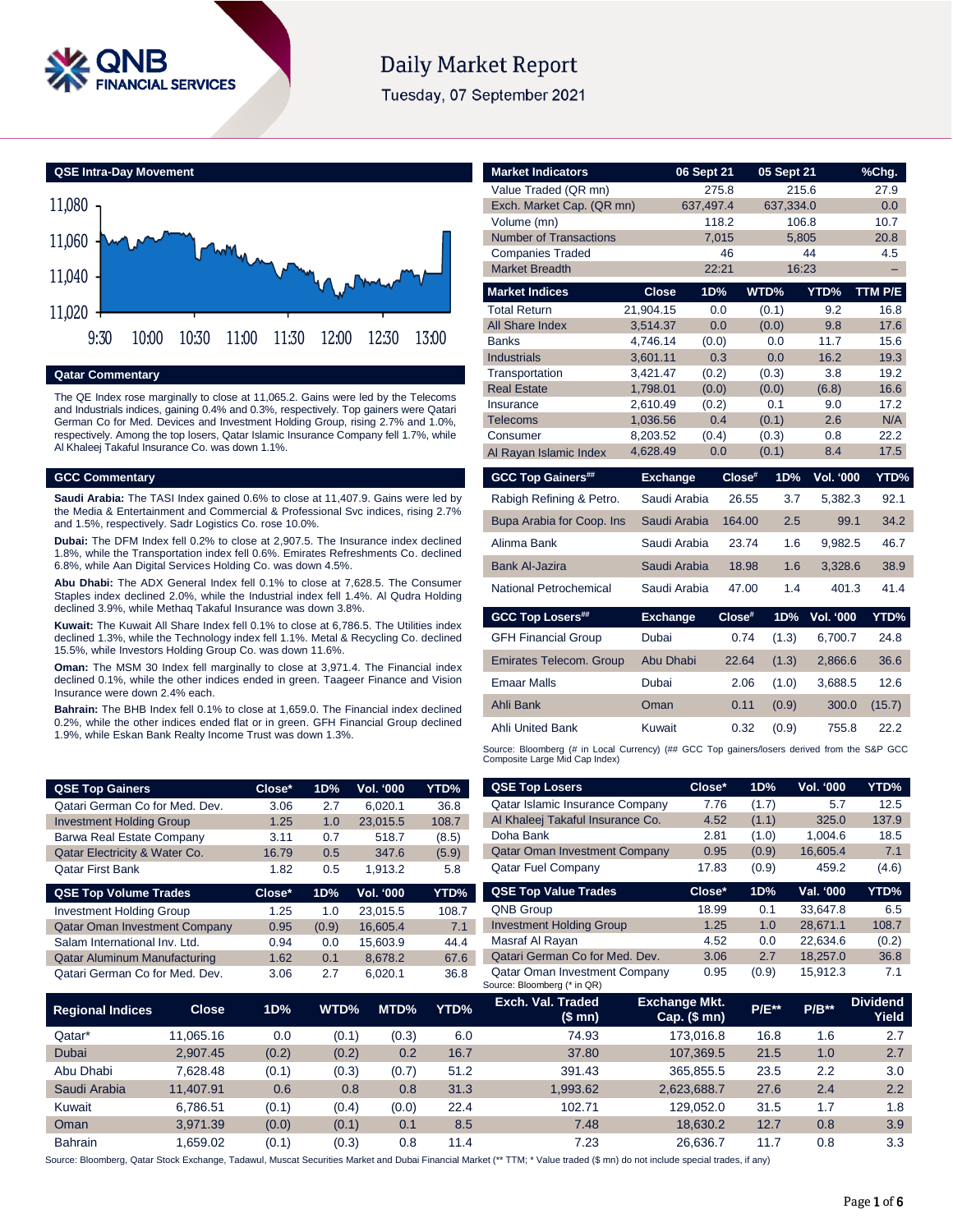#### **Qatar Market Commentary**

- The QE Index rose marginally to close at 11,065.2. The Telecoms and Industrials indices led the gains. The index rose on the back of buying support from Arab and foreign shareholders despite selling pressure from Qatari and GCC shareholders.
- Qatari German Co for Med. Devices and Investment Holding Group were the top gainers, rising 2.7% and 1.0%, respectively. Among the top losers, Qatar Islamic Insurance Company fell 1.7%, while Al Khaleej Takaful Insurance Co. was down 1.1%.
- Volume of shares traded on Monday rose by 10.7% to 118.2mn from 106.8mn on Sunday. However, as compared to the 30-day moving average of 168.2mn, volume for the day was 29.8% lower. Investment Holding Group and Qatar Oman Investment Company were the most active stocks, contributing 19.5% and 14.1% to the total volume, respectively.

| <b>Overall Activity</b>        | Buy %*   | Sell %* | Net (QR)      |
|--------------------------------|----------|---------|---------------|
| Qatari Individuals             | 44.04%   | 47.62%  | (9,890,469.3) |
| <b>Qatari Institutions</b>     | 16.29%   | 15.05%  | 3,424,718.6   |
| Qatari                         | 60.33%   | 62.68%  | (6,465,750.7) |
| <b>GCC Individuals</b>         | 0.44%    | 0.22%   | 630,545.2     |
| <b>GCC</b> Institutions        | 1.63%    | 2.75%   | (3,093,556.4) |
| <b>GCC</b>                     | 2.08%    | 2.97%   | (2,463,011.1) |
| Arab Individuals               | 10.76%   | 10.45%  | 859,591.4     |
| <b>Arab Institutions</b>       | $0.00\%$ | 0.00%   |               |
| Arab                           | 10.76%   | 10.45%  | 859,591.4     |
| <b>Foreigners Individuals</b>  | 3.52%    | 2.93%   | 1,635,986.6   |
| <b>Foreigners Institutions</b> | 23.31%   | 20.98%  | 6,433,183.8   |
| <b>Foreigners</b>              | 26.83%   | 23.90%  | 8,069,170.4   |

Source: Qatar Stock Exchange (\*as a % of traded value)

### **Global Economic Data**

#### **Global Economic Data**

| <b>Date</b> | <b>Market</b> | <b>Source</b>                  | Indicator                              | <b>Period</b> | Actual | <b>Consensus</b> | Previous |
|-------------|---------------|--------------------------------|----------------------------------------|---------------|--------|------------------|----------|
| 06-09       | UK            | Markit                         | Markit/CIPS UK Construction PMI        | Aug           | 55.2   | 56               | 58.7     |
| $06-09$     | EU            | Sentix Behavioral Indices      | <b>Sentix Investor Confidence</b>      | <b>Sep</b>    | 19.6   | 19.7             | 22.2     |
| 06-09       | Germany       | Deutsche Bundesbank            | <b>Factory Orders MoM</b>              | Jul           | 3.40%  | $-0.70%$         | 4.60%    |
| 06-09       | Germany       | Bundesministerium fur Wirtscha | <b>Factory Orders WDA YoY</b>          | Jul           | 24.40% | 18.90%           | 26.50%   |
| 06-09       | Germany       | Markit                         | <b>Markit Germany Construction PMI</b> | Aug           | 44.6   | -                | 47.      |

Source: Bloomberg (s.a. = seasonally adjusted; n.s.a. = non-seasonally adjusted; w.d.a. = working day adjusted)

#### **News Qatar**

- **Qatar to inaugurate sixth World Cup stadium next month –** Qatar's sixth stadium for the 2022 World Cup will be inaugurated on October 22 with the 49th Amir Cup final, organizers said late Sunday. The Al Thumama Stadium joins the Khalifa International, Al Janoub, Education City, Ahmad Bin Ali and Al Bayt stadiums in being completed for the World Cup next year. Two of Qatar's top clubs - Al Sadd, coached by Barcelona and Spain icon Xavi and Al Rayyan, managed by French great Laurent Blanc - will contest the Amir Cup final. The newly completed 40,000-capacity Al Thumama Stadium is designed by renowned Qatari architect Ibrahim M. Jaidah and will host matches up to and including the quarter-final at the World Cup. Ras Abu Aboud and Lusail Stadiums are the two other World Cup venues which will be completed late this year, according to organizers. The World Cup in Qatar takes place November 21- December 18, 2022. (Bloomberg)
- **QSE brokerages post higher turnover growth in August –** As many as five out of the seven financial intermediaries in the Qatar Stock Exchange (QSE) witnessed growth in their share trade turnover during the first eight months of this year, according to bourse's data. The Group Securities, a conventional brokerage firm, had substantially enhanced its share in the trade turnover on the QSE in January-August this year. The Group's share stood at 46.12% at the end of August 2021 compared to 38.28% a year-ago period. Its trading turnover soared 49.58% YoY to QR71.4bn on an 18.57% increase in volume to 44.37mn shares and 28.72% in deals

through it to 1.64mn during the first eight months of this year. QNB Group subsidiary QNBFS' trade turnover amounted to QR41.91bn, which constituted 27.05% of the total traded value against 25.43% in the year-ago period. The turnover rose 32.08% YoY despite a 1.6% decline in volume to 6.75mn equities. Transactions through it shot up 27.63% to 666,889 at the end of August 31, 2021. The Group Securities and QNBS together constituted more than 63% of the total trade turnover in January-August 2021. The CBQIS, the stock broking arm of Commercial Bank, accounted for 8.59% of trade turnover compared to 10.61% in the corresponding period of 2020. The brokerage's trade turnover was up by 0.45% YoY to QR13.3bn in the review period. It witnessed a 7.07% expansion in volume to 3.33mn stocks amidst a 3.07% decline in transactions to 364,743 in the first eight months of 2021. (Gulf-Times.com)

 **N-KOM completes more than 1,200 projects –** Nakilat-Keppel Offshore & Marine (N-KOM), which provides repair, conversion and construction services for marine vessels, offshore and onshore structures, has completed 1,239 projects. Among these projects, 128 projects were related to LNG carriers, 141 were related to tankers, 120 were related to offshore and onshore structures and 686 were related to other vessels. Also, 37 were onshore projects and industrial engineering projects, 22 were related to LPG carriers, 29 were for dredgers/barges, 37 for containers/ cargo and 1 project was related to FSRU (Floating Storage Regasification Unit). Qatar's Premier Shipyard N-KOM has remained fully operational throughout the global pandemic, with enhanced health and safety measures in place to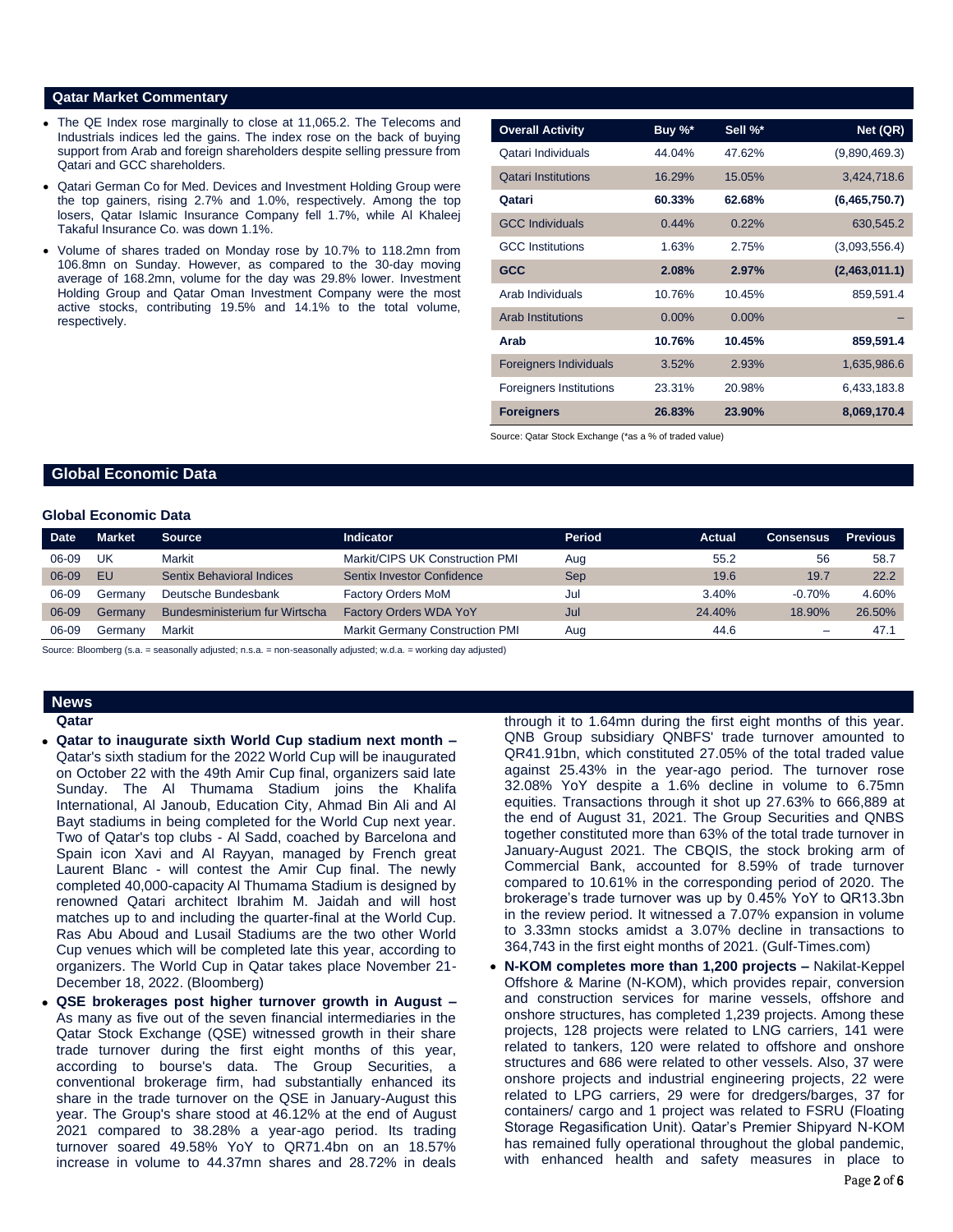safeguard its employees, contractors and clients. N-KOM has recently completed drydocking and routine repairs for two Crude Oil Tankers from Sun Enterprises, MT Chios and MT Christina. Both vessel repairs were delivered safely and on time to the client, according to company's latest issue of its magazine-Voyages. (Peninsula Qatar)

- **EIU: Strong aspects of Qatar business environment to remain –** Qatar's "fairly open" foreign investment regime, "open" trading relationships with regional partners and "sophisticated" capital markets will remain strong aspects of its business environment, the Economist Intelligence Unit (EIU) has said in an economic update. Qatar's overall business environment score has improved from 6.56 for the historical period (2016-20) to 7.35 for the forecast period (2021-25), the EIU noted. "This has helped Qatar's global ranking to improve by eight places from 36th to 28th, although its regional ranking remains steady at third. The largest improvements, in terms of scores, are in the categories of infrastructure and market opportunities," the EIU said. In its latest overview, the EIU said the lifting in January this year of the blockade on Qatar has considerably lessened economic risk stemming from regional disputes. The country's fiscal account will return to surplus in 2021 as a result of recovering global oil prices, easing public debt pressures. Qatar's ability to fully service its large debt obligations remains strong, supported by ample foreign reserves and the assets of the Qatar Investment Authority (QIA, the sovereign wealth fund), the EIU said and assigned BBB rating to the sovereign risk. According to the EIU, the currency risk is 'BB-rated'. The rating, it said, is "supported by a recovery in international oil prices and an expected shift from deficit to surplus" on the current account in 2021. "The Qatari riyal's peg to the US dollar will continue to be backed by healthy foreign reserves and QIA assets," EIU noted. Banking sector risk is also BB-rated, the researcher noted. (Gulf-Times.com)
- **Qatar, Saudi Arabia discuss boosting ties, cooperation –** Prime Minister and Minister of Interior HE Sheikh Khalid bin Khalifa bin Abdulaziz Al Thani and Minister of Interior of the Kingdom of Saudi Arabia HRH Prince Abdulaziz bin Saud bin Naif bin Abdulaziz Al Saud held a session of talks yesterday morning. During the session, they discussed relations between the two countries and ways of developing them, especially in the security and police fields and combating terrorism. The most prominent regional and international developments were also discussed. The session was attended by a number of Their Excellencies senior officials of the Ministry of Interior. On the Saudi side, it was attended by a number of Their Excellencies members of the official delegation accompanying the Minister of Interior. (Peninsula Qatar)
- **Qatari investments in Jordanian stocks reach \$910mn –** The total value of Qatari investments in Jordanian stocks reached 636mn Jordanian Dinars (\$910mn) at the end of August. This is seventh largest Arab investments in Jordanian stocks, in terms of ownership of securities by nationality. Data from Jordans Securities Depository Center showed that Qatari investors own nearly 203mn financial securities last month. Data also showed that the total number of contributions made by Qatari investments in financial securities reached 375,000 during that period. (Qatar Tribune)
- **Qatar Tourism issues regulations on holiday home rentals –** Qatar Tourism is taking steps to regulate the operation of holiday homes owned by individuals and provide a complete licensing and classification process while ensuring international best practices are adopted to increase transparency, safety, and standardization of the sector. The new regulations outline the requirements for homeowners to apply for a license, including quality standards, amenities, health and safety, accessibility

criteria, code of conduct, and environmental sustainability. Granted to individuals who own or rent apartments or villas, the license provides visitors with peace of mind, allowing them to explore Qatar's varied offerings while enjoying unparalleled hospitality. (Gulf-Times.com)

 **PHCC health centers now increased to 28 –** With the launch of South Al Wakra HC, the number of PHCC HCs increased to 28, distributed across all regions of the country. A number of patients in the zone will be transferred to the new HC, which will have a positive impact on booking appointments, especially for specialized clinics. In the first year, the HC's capacity will be 5,000 patients, then it will gradually increase to 10,000 patients. The new HC will receive patients during the official working hours between 7am and 11pm, Sunday to Thursday. Spread over an area of about 3,000 sqm, South Al Wakra HC includes a single-storey main building with a main clinical building (health center) covering nine clinics. (Qatar Tribune)

### **International**

- **UK new car sales fell 22% in August, preliminary data shows –** British new car registrations in August fell 22% year on year, preliminary industry data showed on Monday, with the sector still battling pandemic-related supply difficulties. Over the first eight months of the year the market is up about 20% from 2020, the Society of Motor Manufacturers and Traders (SMMT) said, though numbers remain below pre-pandemic levels as the sector contends with semiconductor chip shortages caused by the coronavirus crisis. Demand is normally quiet in August because many buyers wait until the license plate series is updated in September, one of the two annual updates. (Reuters)
- **German industrial orders surge on robust foreign demand –** German industrial orders unexpectedly surged in July, official figures showed on Monday, hitting a post-reunification high and pointing to a solid start to the second half in the engine room of Europe's largest economy. The figures published by the Federal Statistics Office showed orders for goods 'Made in Germany' rose by 3.4% on the month in seasonally adjusted terms. A Reuters poll of analysts had pointed to a fall of 1.0% on the month. A breakdown of the data showed that domestic orders fell 2.5% on the month and foreign orders rose by 8.0%. Orders from the euro area fell by 4.1%, while orders from the rest of the world rose by 15.7%, mainly due to large orders from the shipbuilding sector. Bastian Hepperle, economist at Bankhaus Lampe, said: "The development in Germany is disappointing: the order books are still well filled and the order backlog is high." "Due to a lack of materials and primary products, there are considerable difficulties in processing orders," he added. The German economy rebounded in the second quarter reut.rs/3mt1SDq with a growth rate of 1.6% compared to the previous three months as an easing of COVID-19 curbs spurred consumers to dip into record savings piled up during the winter lockdown. The government expects the economy to grow 3.5% this year and 3.6% next, though supply bottlenecks and rising COVID-19 cases are leading companies to take a dimmer view. German business morale fell for the second month reut.rs/3B94nPh running in August. (Reuters)
- **Japan's July household spending rises less than expected –** Japan's household spending grew less than expected in July as a resurgence in COVID-19 cases hindered consumer activity, throwing broader economic recovery prospects into doubt. The world's third-largest economy is struggling to shake off the impact of the coronavirus pandemic, which forced the government to impose new state of emergency restrictions that now cover about 80% of the population. Household spending rose 0.7% year-on-year in July, after a revised 4.3% fall in June, government data showed on Tuesday. That was weaker than a median market forecast for a 2.9% gain in a Reuters poll. The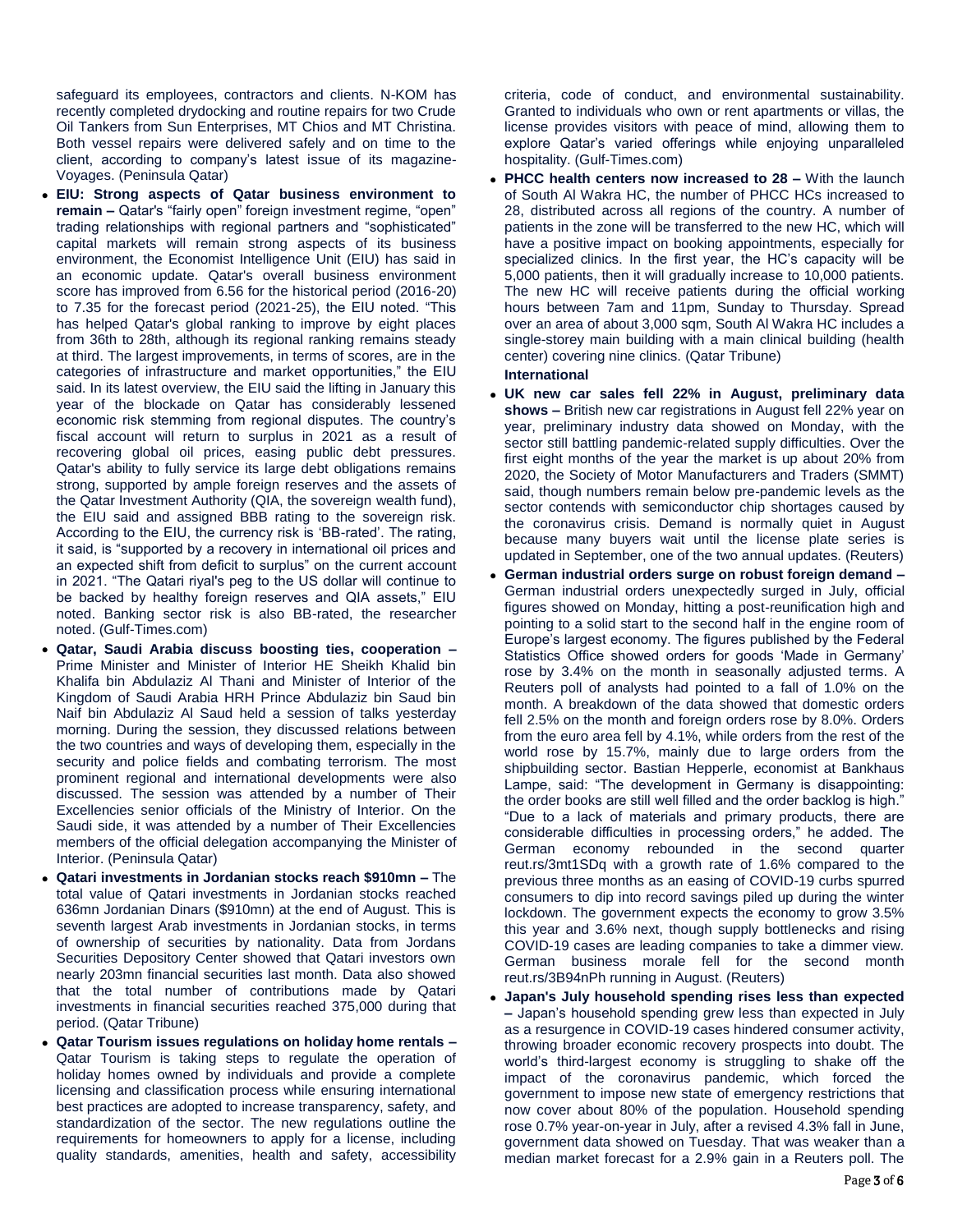modest rise in July was partly due to a sharp contraction in the same month last year, when household spending slumped 7.6% YoY as consumers delayed spending on things such as travel and overnight stays due to the health crisis. The MoM figures showed a 0.9% contraction in July, the third straight month of decline, the internal affairs ministry data showed, dashing expectations for 1.1% growth. (Reuters)

 **China's August export growth unexpectedly picks up speed, imports solidly up –** China's exports unexpectedly grew at a faster pace in August, as solid global demand offset some of the pressure on the world's second-biggest economy from a resurgence of domestic COVID-19 cases and supply bottlenecks. China staged an impressive recovery from a coronavirus-battered slump, but economic momentum has weakened recently due to the Delta variant-driven COVID-19 outbreaks, high raw material prices, slowing exports, tighter measures to tame hot property prices and a campaign to reduce carbon emissions. Shipments from the world's biggest exporter in August rose at a faster-than-expected rate of 25.6% from a year earlier, from a 19.3.% gain in July, pointing to some resilience in China's industrial sector. Analysts polled by Reuters had forecast growth of 17.1%. China's eastern coastal ports have suffered congestion as a terminal at the country's second biggest container port shut down for two weeks due to a COVID-19 case. That put further pressure on global supply chains already struggling with a shortage of container vessels and high raw material prices. Recent data pointed to slowing demand. China's businesses came under increasing pressure here in August as factory activity expanded at a slower pace while the services sector slumped into contraction. A global semiconductor shortage has added to the strains on exporters. Imports increased 33.1% YoY in August, beating an expected 26.8% gain in the Reuters poll and compared with 28.1% growth in the previous month. China posted a trade surplus of \$58.34bn in August, versus the poll's forecast for a \$51.05bn surplus and \$56.58bn in July. (Reuters)

#### **Regional**

- **M&As make a comeback: Deals in Middle East hit \$40.3bln in 1H2021 –** Mergers and acquisitions (M&A) activity in the Middle East has made a strong comeback in the first half of 2021 after a challenging 2020, according to a new report by Baker McKenzie. A total of 307 deals worth \$40.3bn were made in the region from January to June 2021, surpassing the \$13.2bn made in the second half of 2020, but still down 7% when compared to the first half of 2020. In terms of the total number of deals made, the first half of the year posted a significant increase of 59% compared to the same period last year and 48% compared to the second half of 2020. (Zawya)
- **Saudi Aramco inaugurates kingdom's first fiberglass rebar facility –** Saudi Aramco has inaugurated the first fiberglass rebar plant in the kingdom, which is expected to localize the rebar industry and reduce steel rebar consumption, according to a statement on Monday. The IKK Mateenbar is a 10,000 square-metre facility that will manufacture and supply glass fibre-reinforced polymer (GFRP) rebar products in Saudi Arabia, as well as the rest of the Middle East and North Africa (MENA) region. Saudi Aramco has approved the use of IKK Mateenbar's GFRP rebar technology in their infrastructure projects as a sustainable new corrosion-free material that could support the kingdom in achieving its carbon neutrality targets. (Zawya)
- **Saudi internet services unit IPO fully covered on first day –** Saudi Telecom Co.'s internet-services unit had its IPO fully covered on its first day, in another sign of pent up demand for share sales in the kingdom. Arabian Internet and Communications Services Co., also known as solutions by STC, gathered enough demand to cover the orderbook throughout the

price range, according to terms seen by Bloomberg. The company is seeking to raise as much as SR3.62bn from the offering in Riyadh. The book-building process started on September 5 and will end on September 21. Riyadh has been the hottest market for IPOs in the Middle East over the past two years. Tanmiah Food Co., Theeb Rent a Car Co. and AlKhorayef Water & Power Technologies Co. were the latest in a clutch of share sales in the kingdom this year. (Bloomberg)

- **Oil steady as Ida outages offset Saudi price cuts –** Oil prices were little changed on Monday as gains on production outages after Hurricane Ida were tempered by Saudi Arabia's sharp cuts to crude contract prices for Asia, reviving concerns over the demand outlook. Brent crude futures for November were up 3 cents, or 0.04%, at \$72.64 a barrel by 1354 GMT. U.S. West Texas Intermediate crude for October was up 4 cents, or 0.06%, at \$69.33. Both contracts had been down more than \$1 in earlier trade. State oil group Saudi Aramco notified customers in a statement on Sunday that it will cut October official selling prices (OSPs) for all crude grades sold to Asia, its biggest buying region, by at least \$1 a barrel. (Zawya)
- **Saudi Aramco cuts crude oil OSPS from Sidi Kerir for October –** Saudi Aramco cut October OSP for grades from the Egyptian port of Sidi Kerir by 5 cents, according to a list seen by Bloomberg News. Arab Light OSP set at a \$1.15/bbl discount to ICE Brent, compared with \$1.10/bbl for September. Prices of all four grades from Sidi Kerir are 65c more than those shipped from Ras Tanura in the Persian Gulf for customers in Mediterranean; they were 60 cents higher in September's price list. (Bloomberg)
- **Alkhorayef wins SR316.6m in contracts from national water –** Alkhorayef Water and Power Technologies wins nine contracts worth SR316mn from the National Water to install new water and waste water connections in nine regions and sectors. Financial impact from the contract can be expected in 3Q. (Bloomberg)
- **Saudi hires HSBC, JPM for sustainability financing framework –** Saudi Arabia, acting through the Ministry of Finance, appointed HSBC and JPMorgan as joint structuring agents for its sustainability financing framework. (Bloomberg)
- **UAE unveils global economic campaign –** The UAE unveiled a global economic campaign that will showcase the UAE as a major hub for business, talent and international investments. Sheikh Mohammed bin Rashid Al Maktoum, Vice President, Prime Minster and Ruler of Dubai, said the "United Global Emirates" will put a spotlight on the benefits of doing business in the country. "We are launching 'United Global Emirates', an international campaign to highlight the benefits and incentives that UAE offers to help entrepreneurs go global," the Dubai ruler said. "We invite talents from all over the world to make their ideas a reality," he said. (Zawya)
- **Dubai's Emaar Properties, Emaar Malls merger gets regulatory approval –** Emaar Properties and Emaar Malls said the capital market regulator, Securities & Commodities Authority, has given the go-ahead for the proposed merger of the two companies. As per the proposal, the existing business of Emaar Malls will be reconstituted in a wholly owned subsidiary of Emaar Properties and will continue to develop and hold a portfolio of premium shopping malls and retail assets. Under the share swap deal, Emaar Malls shareholders, excluding Emaar Properties, would receive 0.51 Emaar Properties share for every Emaar Malls share. (Zawya)
- **Dubai-based Amana Capital appoints new CEO –** Dubaibased online financial trading platform, Amana Capital, has appointed Muhammad Rasoul as its new CEO. Rasoul will take over from Ahmad Khatib, who will step down for personal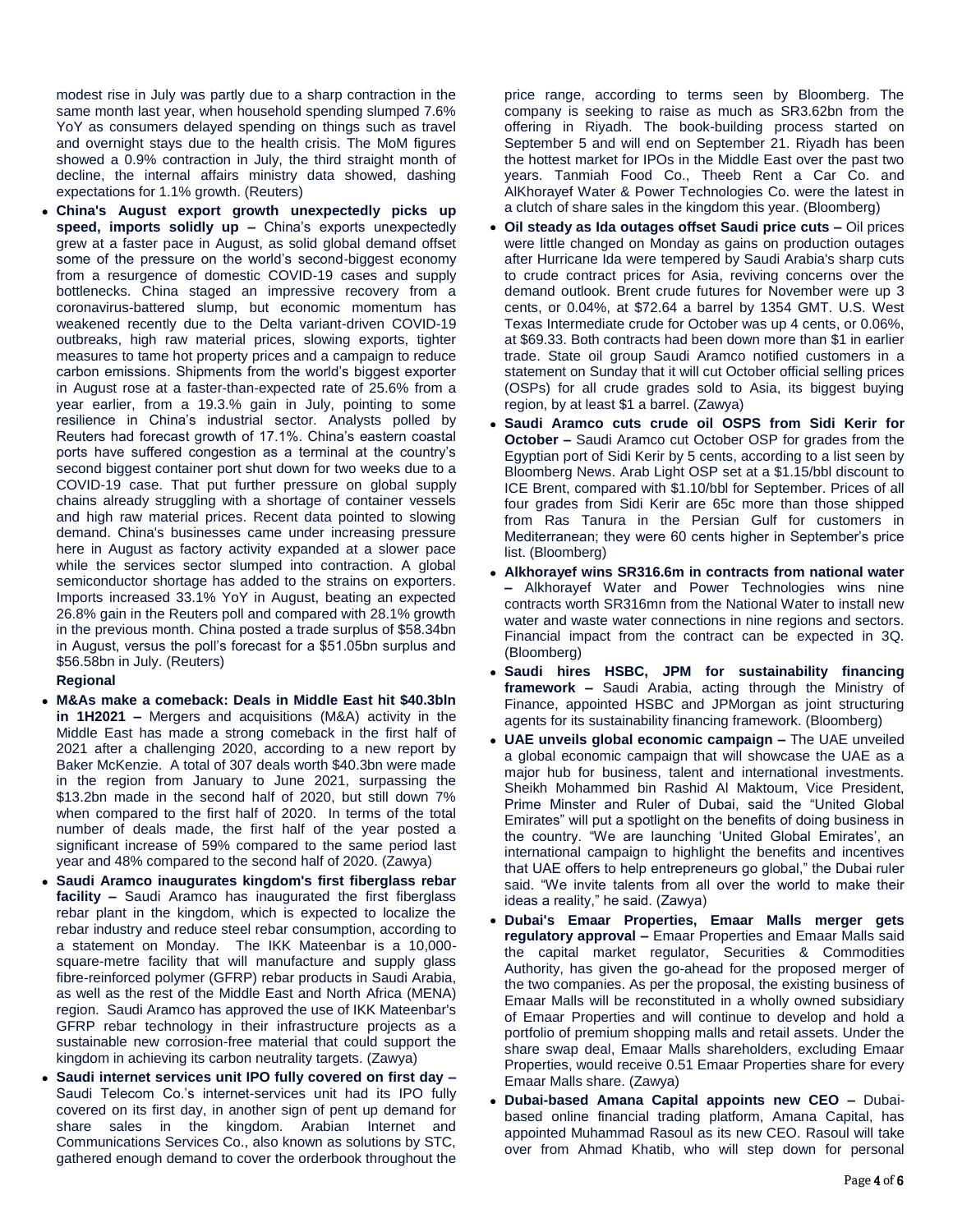reasons. According to a statement from the online financial trading platform, Rasoul will relocate from the USA to join the company, which is based in Dubai International Financial Centre (DIFC). Khatib will stay on in an advisory role, having led the company since 2010. According to Amana Capital, Rasoul has 25 years of experience with a strong entrepreneurial, commercial, and operational track record in the online financial services industry. His experience NYSE-listed Gain Capital and B2B liquidity provider Alpha, which was sold to LSE-listed Playtech in 2017. (Zawya)

- **Abu Dhabi's ADNOC Drilling Co. plans to list on ADX –** ADNOC Drilling Co., part of the UAE state oil giant ADNOC, announced its intention to float 7.5% of its share capital on the Abu Dhabi bourse. The company, one of the largest drilling companies in the Middle East by fleet size, said the size of the initial public offering (IPO) could be increased at any time before the offer is priced, it said in a statement. The IPO will be open to individuals and other investors in the UAE and to ADNOC Group Companies Employees and ADNOC Group UAE National Retirees (as defined in the UAE Prospectus) (as part of the UAE retail offering) and to qualified institutional and other investors (as part of the qualified investor offering), it said. ADNOC will continue to own 95% of ADNOC Drilling's share capital post IPO. Baker Hughes Holding SPV Ltd, which now holds 5% will not be offering any shares for sale in the IPO. (Zawya)
- **RAK's Julphar sells subsidiary Gulf Inject to division of Yas Holding –** Gulf Pharmaceutical Industries (Julphar) has sold 100% of its subsidiary Gulf Inject LLC to a division of Abu Dhabi's Yas Holding LLC. In a statement to Abu Dhabi Securities Exchange (ADX), the Ras Al Khaimah-based company said the deal was part of its strategy to strengthen its core product portfolio and divest from non-core activities, saying it would help expansion in the region and beyond. CEO Dr Essam Mohamed said: "The divestiture is a step towards streamlining our operations and bringing a sharper focus on developing Julphar's generic pharma model in the region and beyond. "The sale of Gulf Inject comes as part of the company's strategy to continue its growth in the most value adding core activities. We are working on expanding the base of our generic pharmaceutical portfolio to include new and more complex combination products and biological technologies, encouraging innovation and promoting the production of innovative medicines locally." (Zawya)
- **Sources: Oman working on ESG framework to widen funding base –** The government of Oman is working on an environmental, social and governance (ESG) framework which could allow the heavily indebted Gulf oil-producing country to widen its funding base, two sources familiar with the matter said. The move comes as Oman works with the International Monetary Fund to develop a debt strategy after state coffers were hurt by low oil prices and the COVID-19 pandemic last year. Work on developing an ESG framework is at its early stages, said one of the sources. A second said that while it was not linked to specific debt issuance plans, it would prove useful to tap ESG-focused investors in future fundraising exercises. (Reuters)
- **Oman sells OMR168mn 91-day bills at yield 0.74%; bidcover 1.49 –** Oman sold OMR168mn of bills due December 8. Investors offered to buy 1.49 times the amount of securities sold. The bills were sold at a price of 99.816, have a yield of 0.74% and will settle on September 8. (Bloomberg)
- **Kuwait starts gasoline unit at Mina Abdullah refinery in upgrade –** Kuwait started a fuel-processing unit that helps produce gasoline at its Mina Abdullah refinery as part of the state-owned company's plant upgrades. Kuwait National Petroleum Co. commissioned an 18k bpd continuous catalytic

reformer at the refinery at the end of August, according to a Tweet. CCR unit produces reformate, a main component in gasoline, from hydro-treated naphtha. Refinery co. also started a 50k bpd atmospheric residue distillation unit. Unit removes sulfur from residues coming out of crude-processing facilities. ARD unit will produce low-sulfur residue, naphtha, diesel and hydrogen. Low sulfur residue to be fed into newly started 50k bpd vacuum unit to produce gasoil. (Bloomberg)

- **Bahrain ranked among top 20 economies in FDI –** Bahrain was ranked among the top 20 global economies in attracting direct investment, according to the Financial Times' Greenfield FDI Performance Index 2021. Bahrain ranked 15th among 84 countries from around the world that were included in the report. The Kingdom also ranked second in the Gulf and third in the Middle East and North Africa. According to the index, Bahrain obtained 3.23 points and a rating of above 1, which reflects the relatively large contribution of direct investments to the Kingdom's economy. The report compares the size of the economies of countries and the direct investments that were attracted in 2020. The Kingdom climbed 12 positions from its previous global rating of 27. The five most prominent global economies in attracting direct investment included Costa Rica, Lithuania, the UAE, Singapore, and Estonia. (Zawya)
- **Bahrain-listed Investcorp acquires fintech company MIR Limited –** Investcorp Technology Partners (ITP) has acquired the business and assets of fintech company MIR Limited. The company, which specializes in wearable, contactless payment technology, which integrates with an e-wallet and prepaid debit cards, was founded in 2016 and has one million registered users in the UK, Germany, Italy, Canada and the Netherlands. "The acquisition marks the beginning of a fruitful partnership between Investcorp and the Business as we look to position it as a leader in the sector. We see many exciting opportunities ahead – both organic and inorganic – and are looking forward to working with Mr. Rosenthal to take the Business to the next stage in its development," ITP said in a statement. (Zawya)
- **Bahrain sells BHD70mn 91-day bills; bid-cover 2.5 –** Bahrain sold BHD70mn of bills due December 8. Investors offered to buy 2.5 times the amount of securities sold. The bills were sold at a price of 99.642, have a yield of 1.42% and will settle on September 8. (Bloomberg)